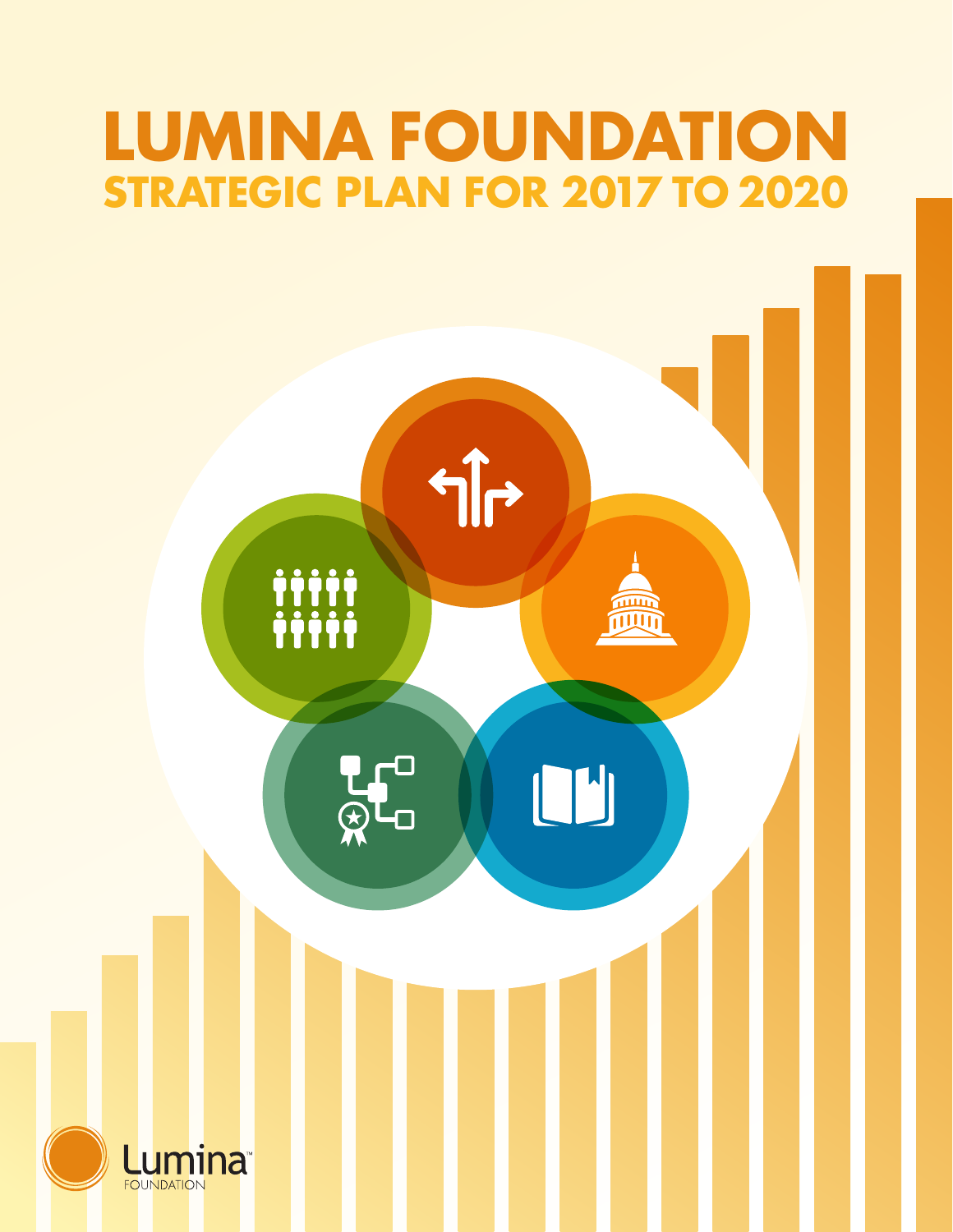**LUMINA FOUNDATION is committed to the creation of an equitable, universal postsecondary learning system to meet the nation's need for talent and offer all Americans the chance for a better life through increased attainment. The learnercentered, outcomes-focused system will expand postsecondary opportunity by recognizing learning wherever and however it is obtained, offering a wide range of transparent, high-quality credentials at different levels, and connecting all forms of postsecondary learning through clear, learning-based pathways.**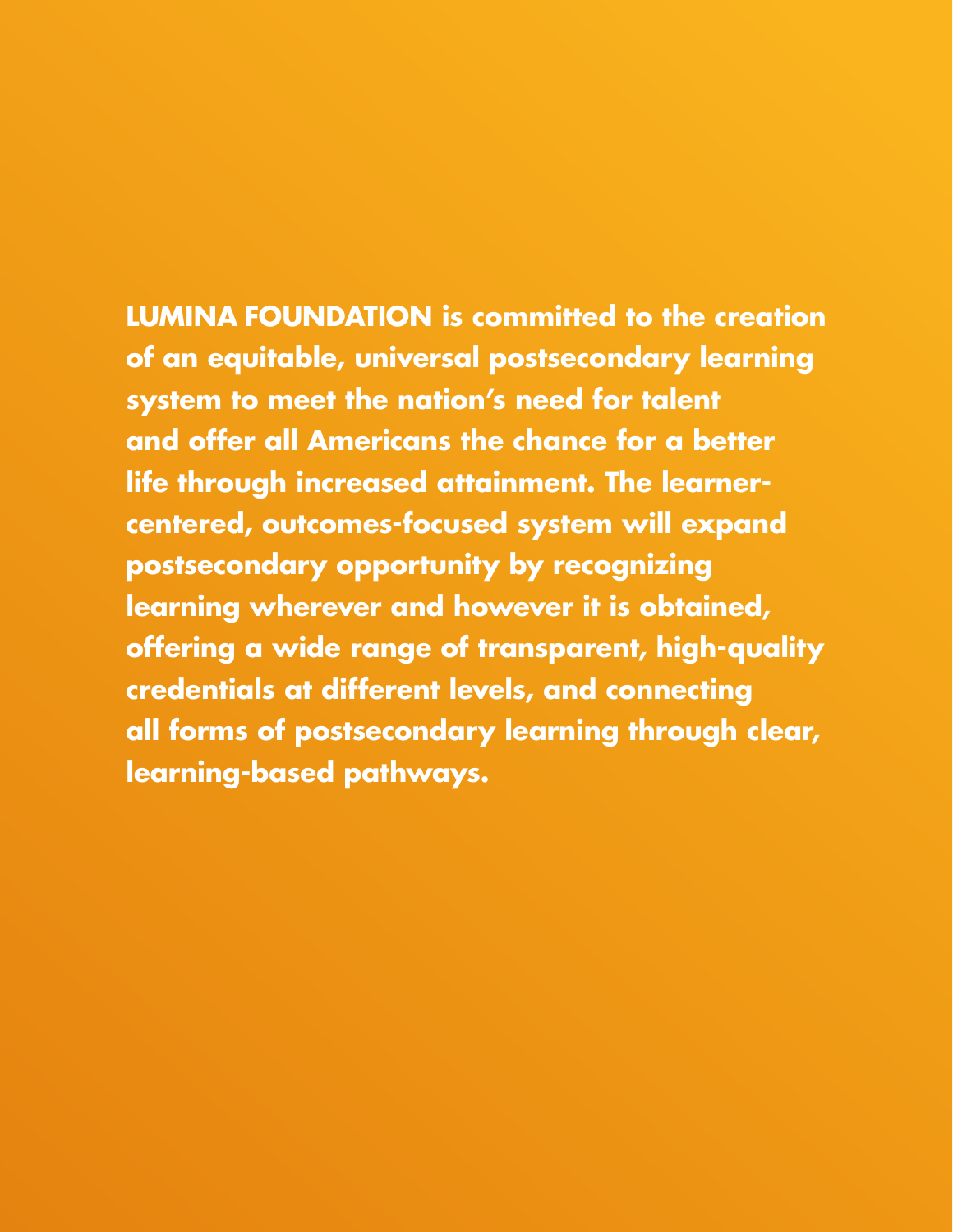# **Reaching Goal 2025—that 60% of Americans hold degrees, certificates or other high-quality postsecondary credentials by 2025—is essential to meeting our nation's growing need for talent.**

Not only are knowledge and skills paramount in our economy, the very opportunity to participate fully in American life—to hold a good job, participate as active citizens, raise a family, and contribute meaningfully to building safe and prosperous communities—now requires some form of postsecondary learning. But opportunities for postsecondary success are unequally shared, and that means millions of Americans cannot fully contribute to the nation's well-being or reach their own goals. True opportunity in America now depends on postsecondary learning. The fact that not all Americans have access to high-quality postsecondary learning—and that race, ethnicity, income, and immigration status, among other factors, determine who does—is intolerable.

This is why Lumina Foundation remains focused on significantly increasing the number of Americans who hold high-quality postsecondary credentials. Goal 2025 became the focus of Lumina's first strategic plan in 2009. This strategic plan, our third, comes at the halfway point to Goal 2025—eight years into the effort and with eight years to go.

Today, after decades of stagnancy, more than 4.2 million more Americans hold college degrees than in 2008, and many more Americans understand the need to increase postsecondary attainment. Still, while progress has been made, the nation is not yet on track to reach Goal 2025, nor is there a sufficient sense of urgency about the action that needs to be taken.

Lumina believes the time has come for the U.S. to make universal postsecondary education a national reality and an expectation for all. This need is a direct result of the shift from an industrial economy to a global knowledge economy. The reality and magnitude of this shift are now abundantly clear. Since 2011, the U.S. economy has added 11.5 million net new jobs for workers with postsecondary education but only 80,000 for those with a high school diploma or less.<sup>1</sup> The recovery from the Great Recession never came for the millions of Americans who lack postsecondary education and therefore have few options for good jobs and economic security. This fact has profound implications for American society.

A century ago, in response to the shift from an agrarian to an industrial economy, the expectation for how much education all Americans should have shifted from eight years to a high school diploma. Universal secondary education became a reality relatively quickly, thanks to a movement that began and spread at the community level, was eventually codified by states, and was finally recognized in federal policy. Just as universal secondary education did not result in all Americans completing high school, universal postsecondary education will not mean that all Americans will have a college degree. But it is now essential that our national expectation be that all Americans obtain postsecondary learning leading to quality credentials. Lumina's work and Goal 2025 have implicitly made the case for this shift going back to our first strategic plan.

<sup>1.</sup> *America's Divided Recovery: College Haves and Have-Nots*, Center on Education and the Workforce, 2016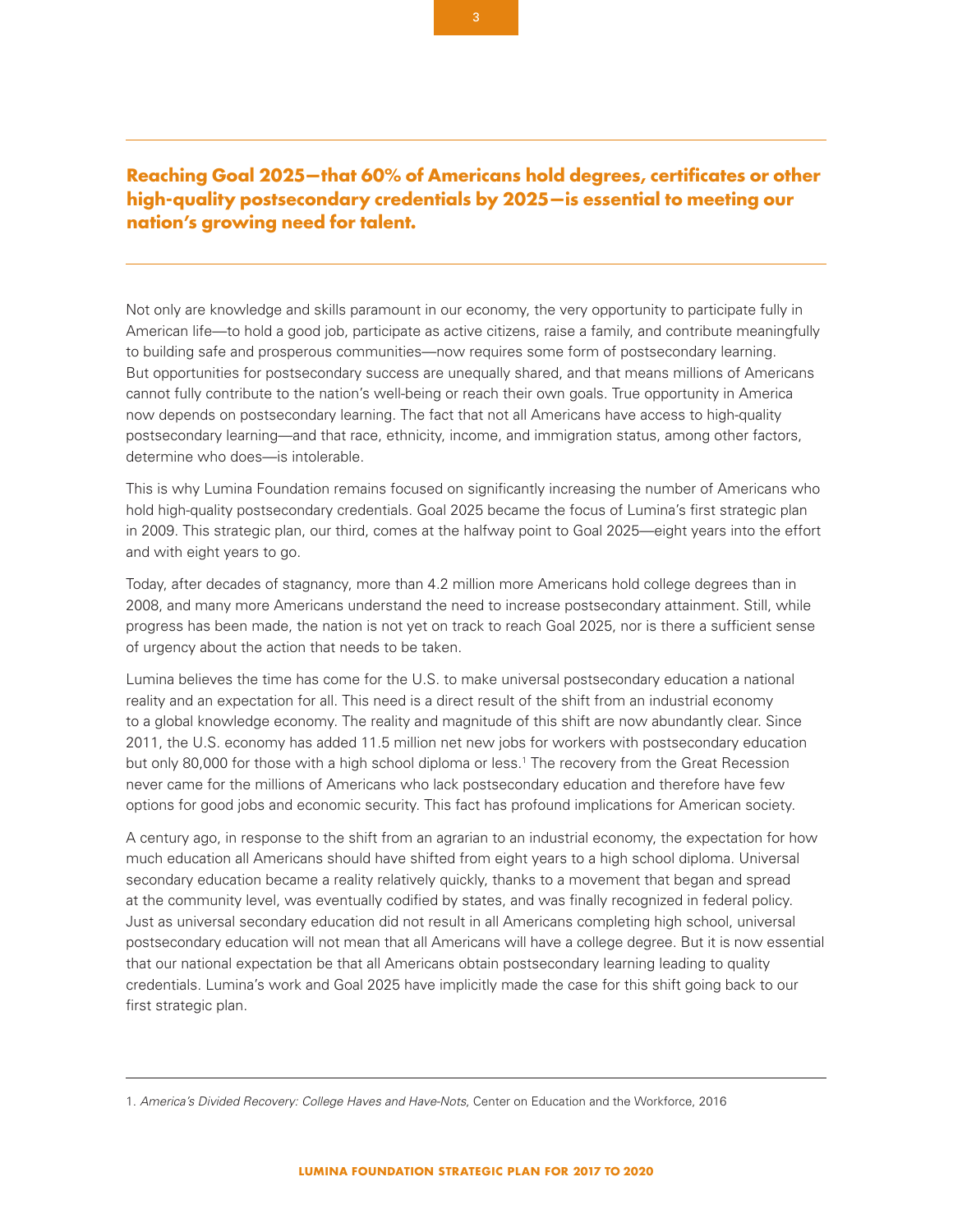Through the work we've done under our first two strategic plans, we have learned what it will take to reach the goal. But we also have learned that the changes that must be made are not mere tweaks. Modest, incremental improvement will not suffice. Indeed, fundamental redesign is required. We must move from a system that is centered on institutions and organized around time to one that is centered on students, organized around high-quality learning, and focused on closing attainment gaps. In short, we must build a true *system* of postsecondary learning from the disconnected and fragmented pieces we have now.

### **Road Map to Goal 2025**

Between now and 2025, assuming current rates of degree and certificate production continue, about 24.2 million Americans will earn postsecondary credentials. To reach Goal 2025, **16.4 million** more need to be added to that total. Lumina is committed under this strategic plan to make substantial progress by 2020 toward this total. Specifically, our target is to increase attainment by **5.9 million** over the next four years. These credentials will be earned by the millions of Americans who will not obtain postsecondary credentials if we keep doing what we're doing but could be added to the total counting toward Goal 2025 if we take the necessary steps:

**1.** By 2025, 4.8 million of the **16.4 million** additional credentials need to go to **traditional-aged students** currently between the ages of 16 and 24 who now are not likely to complete postsecondary education. By 2020, the time frame of this strategic plan, our target is to increase attainment among this population by 500,000.

To produce these graduates, quality postsecondary education must be universally available to all prospective students. But availability is not enough; proven strategies to increase the postsecondary success of students from underrepresented groups must be implemented on a wide scale. For that reason, much of the increase in attainment for this population is anticipated between 2021 and 2025.

Goal 2025 will remain out of reach unless postsecondary attainment among African-Americans, Hispanics, and American Indians increases significantly. Lumina's metrics focus on increasing both enrollment and completion so that students from these groups earn at least 2.5 million of the additional credentials needed among traditional-aged students.

**2.** By 2025, **6.1 million** of the additional credentials need to go to **returning adult students**—those who have attended college but not obtained a credential. By 2020, our target is to increase attainment by 2 million among this population.

More than 27 million Americans have some postsecondary education but lack a high-quality credential—whether a degree or a high-value postsecondary certificate. Many are Americans who are close to completing but have "stopped out" of college—meaning they are not enrolled and making progress toward a degree. Many have every intention of finishing, but the longer they stay out of college, the harder it is to come back and complete. However, research shows that, with the right supports, many of these returning adults could be put back onto a pathway to completion.

Others in this population are farther from completion, have moved away from the institution where they began their postsecondary studies, have credits from multiple institutions, or now need a different credential because of a career change or a change in their aspirations. At the same time,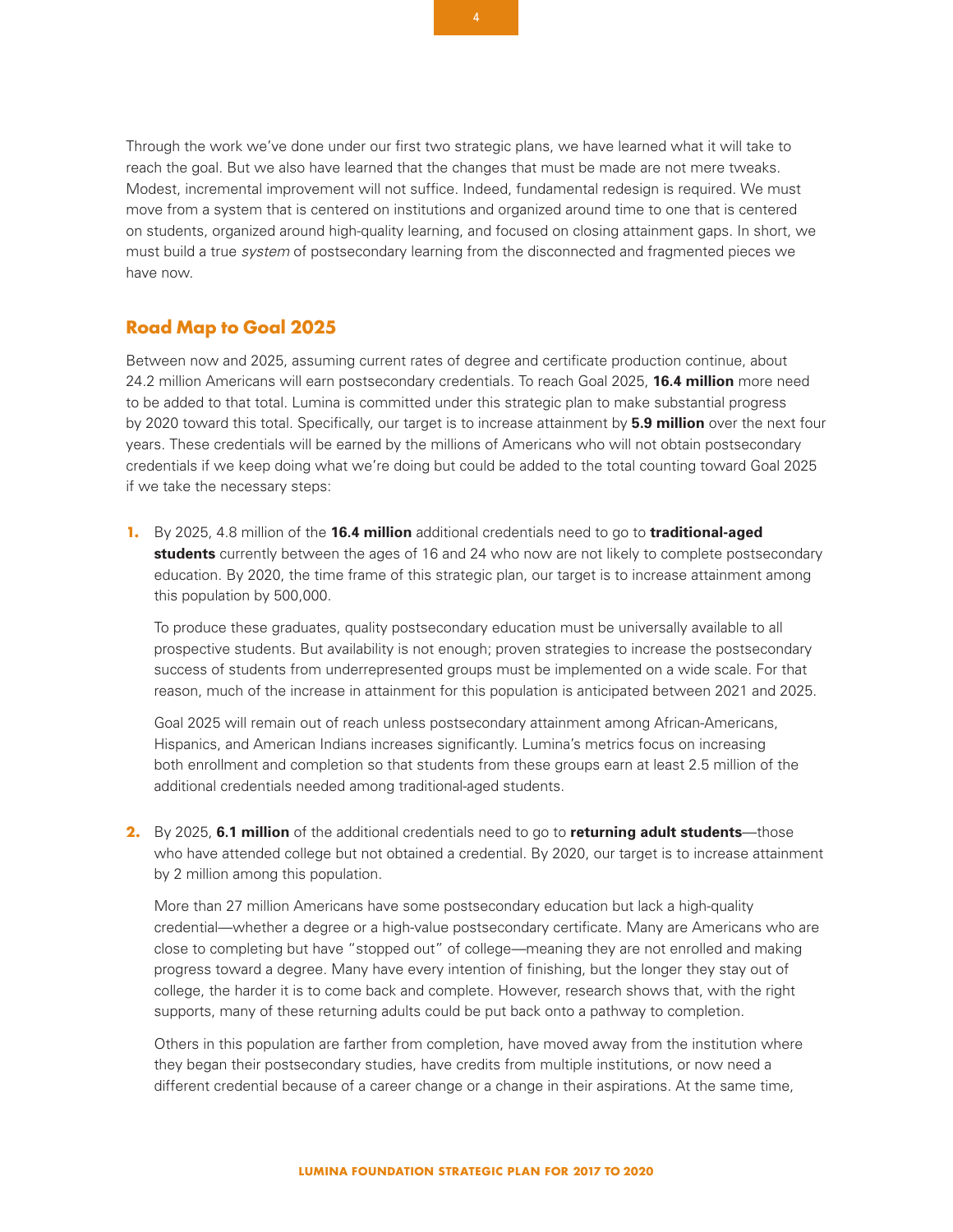many of these Americans have obtained college-level learning on the job, in the military, or through public service. Much larger increases in postsecondary attainment are possible if competency-based education and other innovative programs that meet the needs of these adult learners for quality credentials were implemented at scale.

Because of the persistently low attainment rates among African-Americans, Hispanics, and American Indians, much more must be done to ensure these Americans have realistic pathways to return to postsecondary education and complete a quality credential. Unfortunately, current postsecondary data systems do not allow us to accurately determine whether the racial and ethnic gaps in postsecondary attainment for adults are being reduced or are in fact increasing. We need this data to help identify and broadly implement effective approaches to increase attainment, so Lumina will continue work to improve data across the postsecondary landscape.

**3.** By 2025, **5.5 million** of the additional credentials need to go to **adults with no recognized postsecondary education**. Our target for 2020 is to increase attainment among members of this population by 3.4 million.

This is the most underserved of all populations in the U.S.—63.8 million Americans between the ages of 25 and 64. Currently, these Americans have little or no realistic chance to obtain high-quality postsecondary credentials that lead to further education and employment. There is a strong equity imperative to provide meaningful postsecondary learning to these adults. They are disproportionately members of underrepresented racial and ethnic groups and poor. Some are incarcerated. Millions are recent immigrants with low levels of education and limited proficiency in English. Millions more are workers who have been displaced from middle-class jobs and, due to a lack of postsecondary skills, face enormous difficulty finding jobs that offer the level of income and benefits they had before.

The pathways for most of these Americans will lead initially to postsecondary certificates and industry-recognized certifications—credentials that demonstrate the skills that can help them quickly obtain good jobs. High-quality certificates—non-degree postsecondary credentials usually awarded by educational institutions—can offer pathways to good jobs and further education and could play a larger role as a first step on the ladder to better lives.

Certifications—industry-recognized credentials based on competencies and skills—also play a key role in expanding postsecondary opportunity. Today, 3.3 million Americans between the ages of 25 and 64 hold a job-related certification as their highest postsecondary credential. Although certifications often lead to good jobs, they do not yet offer clear pathways to degrees and other recognized postsecondary credentials. Not only do those who hold certifications lack a clear path forward to further postsecondary education, they also remain vulnerable to the next economic downturn or disruption. We are working to ensure that, by 2020, pathways are created to allow postsecondary certifications to meet Lumina's definition of high-quality postsecondary credentials and be counted toward Goal 2025. Strong pathways are also essential to assure that certificates and certifications expand opportunity and do not become a lower-quality default credential only for members of traditionally underserved groups.

Unfortunately, current data systems do not allow us to follow certificate and certification holders as they progress in both education and careers. It is essential that data systems be developed and implemented to provide reliable national information on these credentials.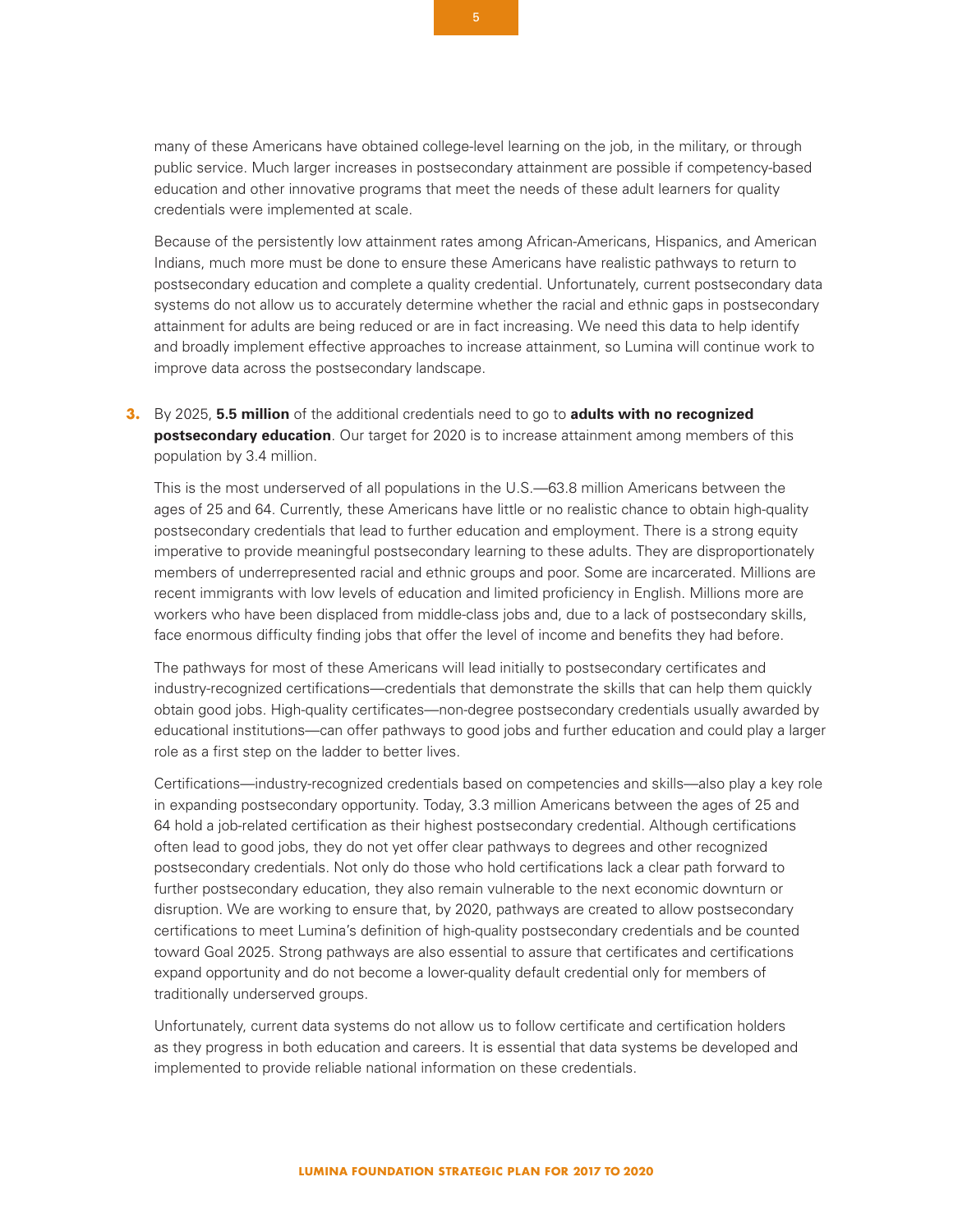# **Today's Student and Lumina's Equity Imperative**

While current systems of postsecondary learning work well for some, all of the 16.4 million additional credentials needed to reach Goal 2025 will go to Americans who will be, by definition, *post-traditional* learners. Today's students—and all of the new students we must bring into the postsecondary learning system—are different from those of past years. More are African-American, Hispanic, and American Indian. Many are poor and the first in their families to pursue education beyond high school. Many more are adults over the age of 25. Since postsecondary attainment has become the key determinant of economic opportunity and social mobility in the U.S. as in other countries, closing gaps in postsecondary attainment associated with race, ethnicity, income, immigration status, and other factors is central to Goal 2025.

The enormity of the forces that are driving the need for millions more Americans to obtain quality postsecondary credentials should not be underestimated. For generations, Americans could reach the middle class with a high school-level education or even less, but millions of the jobs that made this possible—in industries as diverse as manufacturing, mining, and energy—have been lost through technology or global competition. The good jobs that remain require postsecondary credentials and the increased levels of knowledge and skill they signify. Unfortunately, many Americans who have been displaced, or fear that their jobs may be next, lack these credentials and are not pursuing them.

The Americans who have been affected by this fundamental shift in our economy are all around us. They live in cities and rural areas, in all states, and are all of all races and ages. What unites them is a steady decline in their standard of living—one that is reflected in a wide range of economic and social indicators. It is not just that Americans who lack postsecondary credentials have falling wages in constant dollars and lower rates of labor force participation; today we face the shocking reality that these Americans have higher rates of mortality from drug overdoses, traffic accidents, and suicide. Expanding postsecondary opportunity is essential to reduce the inequality that affects so many aspects of American life. But frankly, we do not yet have a postsecondary learning system in place that can meet the growing demands for postsecondary credentials from Americans on the lower rungs of the economic ladder.

Equity must be at the center of our work to increase postsecondary attainment and reach Goal 2025. We believe that without intentional and focused efforts to address inequality in postsecondary attainment, gaps in opportunity will continue to grow. This means that the postsecondary system must be redesigned to give all Americans—regardless of race, income, and other socioeconomic factors—the opportunities that postsecondary attainment provides. We must also face the fact that while some progress has been made since 2008, attainment rates for African-American, Hispanic, and American Indian students continue to lag behind those of whites and Asian-Americans. Lumina is committed in all of our work to make measurable and significant progress in closing these gaps by 2025.

# **A Postsecondary Learning System for All Americans: Five Priorities for Action**

To produce the 16.4 million additional credentials needed to reach Goal 2025, we need a system that reflects the expectation that all Americans earn a postsecondary credential. The postsecondary learning system must be one that addresses the root causes of inadequate attainment, where the meaning of postsecondary credentials is clear to all, where all learning is recognized however and wherever it is obtained, where arbitrary limits on postsecondary opportunity are eliminated irrespective of how individuals enter the system or the path through it they choose to follow, and where the student and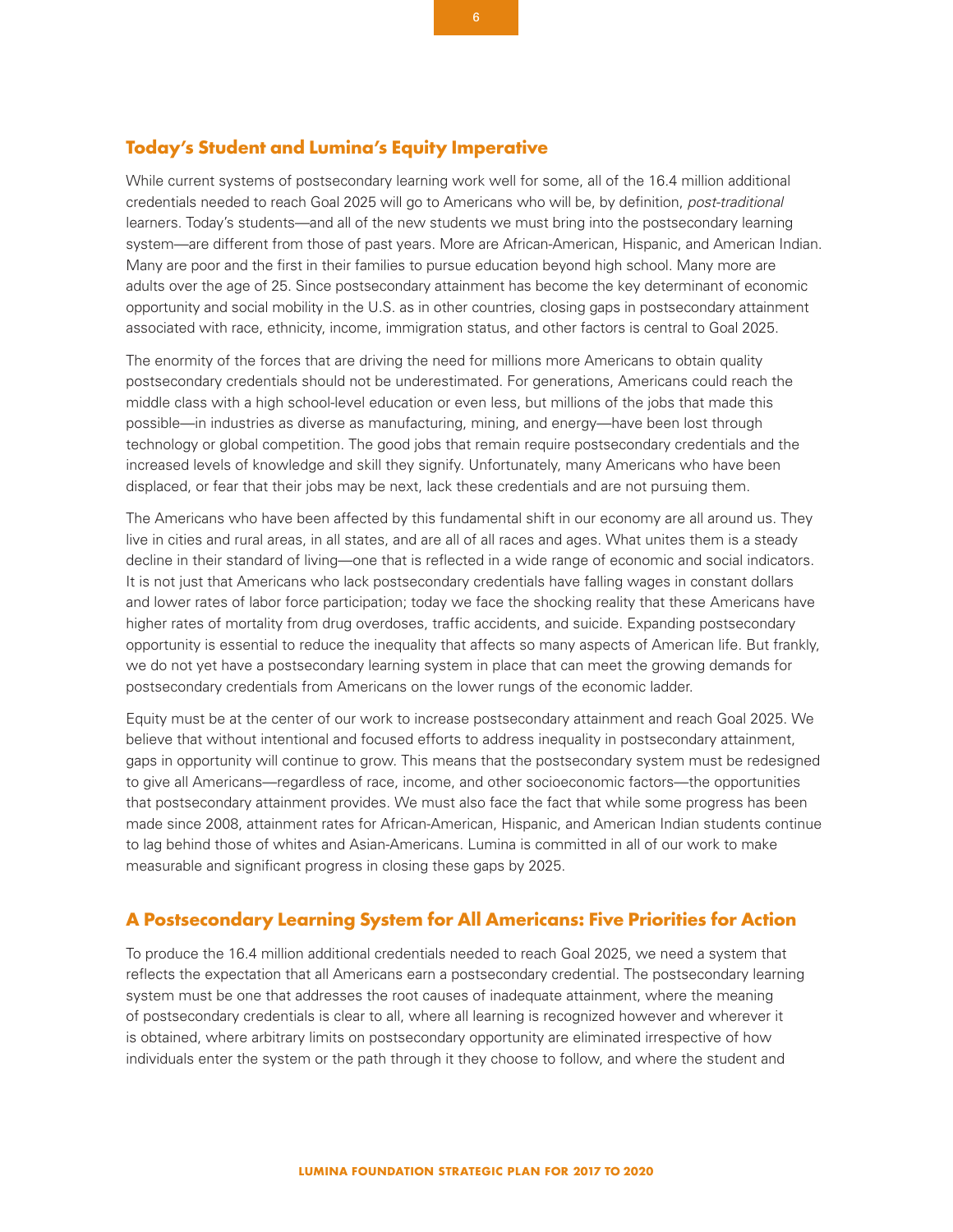not the institution is at the center. To create the nimble workforce America needs in a global knowledge economy, the postsecondary learning system must also offer opportunities for continual lifelong learning and skill development.

Over the next four years, Lumina will focus on five interconnected priorities for action—big ideas about how to reach Goal 2025 by meeting the needs of the populations whose attainment must increase.

# **A postsecondary learning system where the top priorities are completion of quality credentials, affordability, and closing equity gaps.**

In recent years, our understanding of how to increase student success in postsecondary education has expanded significantly—so much so that there is now little doubt about what it will take to narrow or even close gaps in attainment and increase the number of Americans earn high-quality postsecondary credentials. Colleges and universities, other postsecondary learning providers, states, the federal government, communities, and employers all have roles to play in assuring that this student success agenda is implemented at a wide scale across the postsecondary landscape.

Most important is that communities, colleges and universities, other postsecondary providers, and policymakers work together to implement integrated action plans to increase postsecondary attainment. Indeed, a growing number of communities—with colleges and universities deeply engaged—are showing the way. It is time for the proven approach being taken by these institutions and communities to become the norm in American higher education. This evidence-based approach requires sustained, large-scale effort, but it dramatically improves results for students. The student success agenda focuses on three things: 1) that all students are on a guided academic pathway leading to a high-quality credential, 2) that robust institutional data tracks the progress of all students along their pathway in real time and identifies any problems they face in meeting their learning goals, and 3) that targeted academic, social, and financial supports get students back on track and keep them on a pathway to completion.

Creating an expectation that all Americans complete some form of postsecondary education demands that it be affordable to all. But affordability has been loosely defined at best, and public attention is overwhelmingly focused on tuition rates rather than the broader factors that determine whether postsecondary opportunities are truly affordable. Lumina has taken a different approach, focusing instead on what students and families can afford to pay. Because it establishes a clear standard for when postsecondary education is affordable for students and families and when it is not, the Lumina Affordability Benchmark is an important new tool for policymakers and institutions to use to increase the attainment of quality postsecondary credentials.

Colleges and universities that close gaps in attainment and increase student success do not implement one or two programs or best practices to achieve these results. Rather, they take a holistic approach to create a culture focused on completion, equity, and quality. This includes a relentless focus on making postsecondary education more accessible by reducing institutional costs through improvements in productivity. Public policy must play a key role in ensuring student success by providing affordable educational pathways to all potential students, targeting financial support to encourage both institutions and students to focus on success and reduce or eliminate barriers that prevent timely progression to credentials.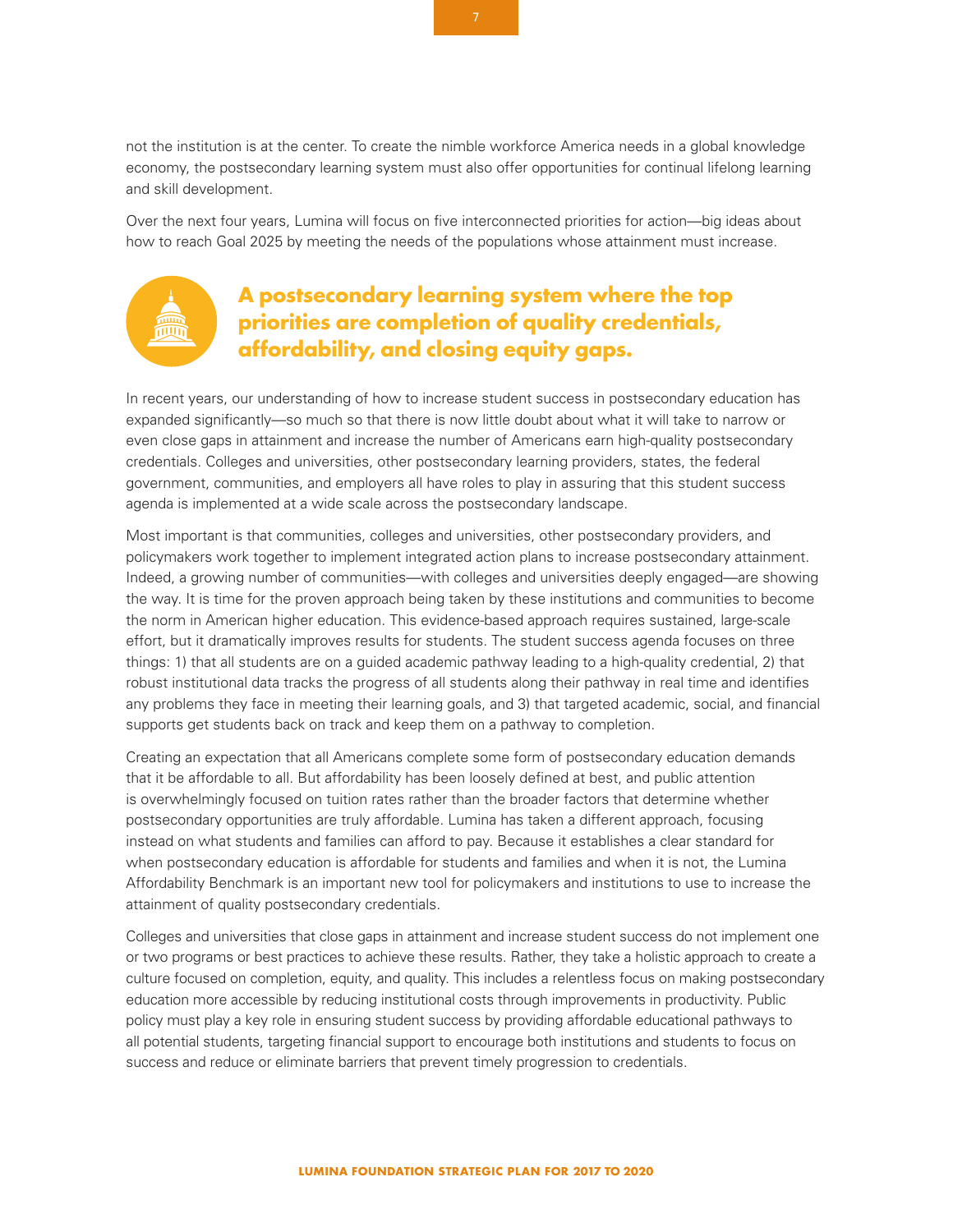

# **A new, national system of transparent, high-quality postsecondary credentials.**

Millions more Americans need the knowledge and skills that can only be obtained through postsecondary learning. They also need postsecondary credentials that make that learning transparent to employers, to education providers, and to themselves.

Unfortunately, the meaning of many current postsecondary credentials is not transparent to those who need to understand them. Because credentials link people to jobs, connect educational programs, and define career pathways, the need for credential transparency is particularly acute for today's students racial and ethnic minorities, low-income students, adult learners, and first-generation students—who face even greater challenges navigating the complex and ever-changing credentialing landscape.

Lumina is working with a wide range of partners to develop new approaches to bring greater transparency to both degrees and non-degree credentials. The goal is to provide employers, education providers, and learners with credible, transparent, up-to-date information on the meaning and value of postsecondary credentials. This work includes development of new, national standards and platforms under development by the Credential Engine, as well as new ways for individual learners to organize and present documented and validated knowledge and skills to employers and education providers. These emerging approaches offer new ways to expand postsecondary opportunity and increase attainment through clearer linkages between credentials and careers; smoother transitions between education providers; and innovative, flexible pathways for all kinds of learners.



# **National expansion of competency-based learning.**

Lumina's work has shown that many of the Americans in the *Some College, No Degree* population understand the value of a postsecondary credential and want to earn one, but face significant challenges in doing so. In many cases, these potential students hold credits from several institutions and have picked up valuable postsecondary knowledge and skills on the job or from alternative providers. Often their interests and circumstances have changed, and they require a different pathway to a credential than the one they started on.

Our work has shown that well-designed, high-quality competency-based programs—along with other innovative delivery models such as completion colleges and open-source online programs—can help these Americans obtain high-quality postsecondary credentials. The emerging national system of transparent postsecondary credentials offers new opportunities to expand these approaches so that all Americans have access to postsecondary pathways that meet their needs and lead to quality credentials.

For maximum effectiveness, competency-based programs should be connected to efforts to encourage adults with some college to return and complete a credential. State data systems—provided they are robust enough—can identify these students. The development and wide-scale implementation of new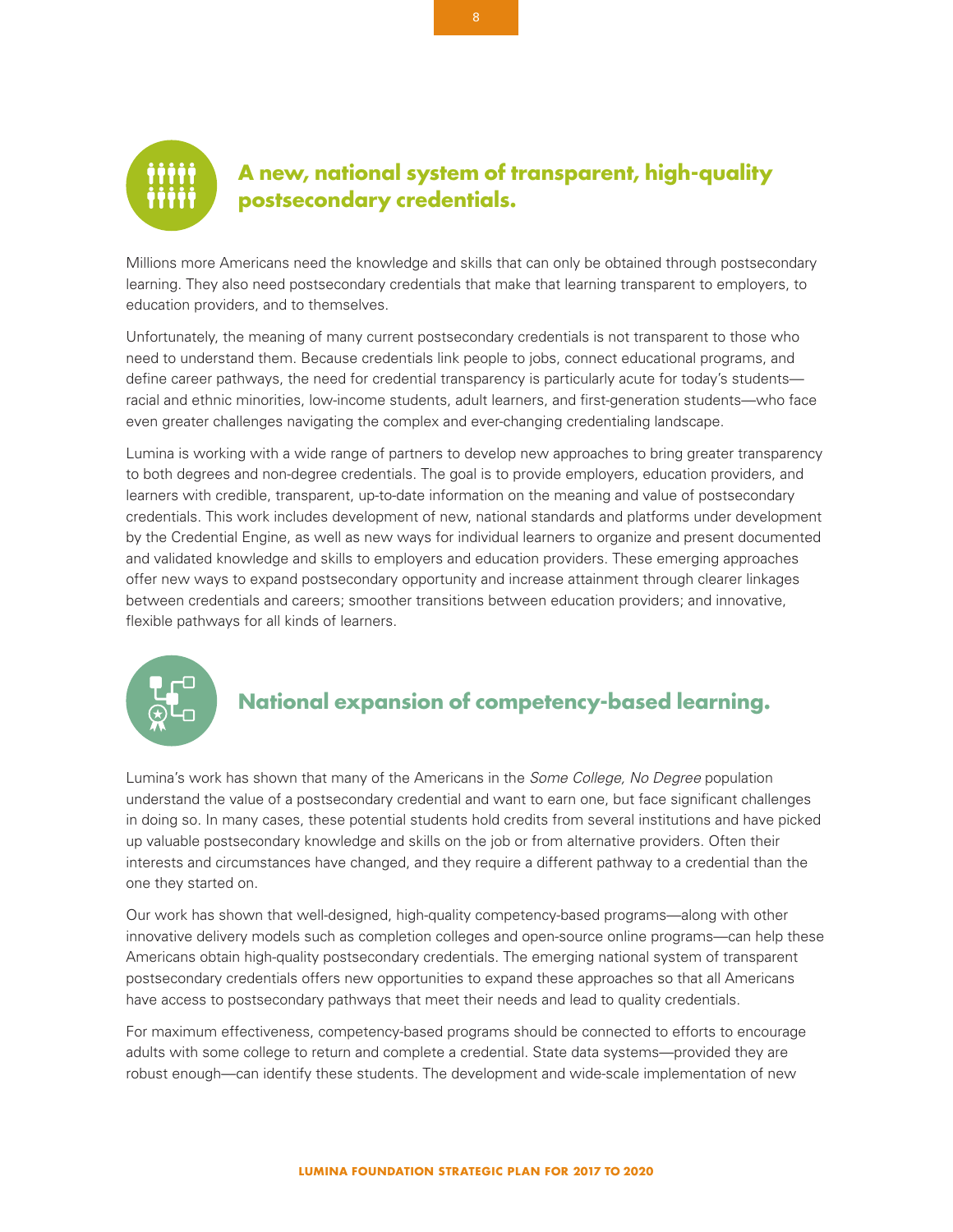approaches to recognize postsecondary learning however and wherever it is obtained would also help create pathways to competency-based postsecondary credentials. Together, these models can help millions of Americans obtain high-quality credentials.



# **Pathways to initial credentials—including certificates and certifications—for adults without postsecondary education.**

In today's knowledge economy, where postsecondary skills are vital to getting and keeping a good job, all Americans need opportunities for postsecondary learning leading to a quality credential. But millions of Americans, including low-income working adults, now lack a viable way to earn postsecondary credentials. For the most part, working adults need shorter-term programs that lead to an immediate improvement in their quality of life. Postsecondary certificates (non-degree credentials usually issued by community colleges and other higher education institutions) and postsecondary certifications (industry-recognized credentials which represent demonstrated skills and knowledge in demand by employers) are valuable postsecondary credentials that can serve as this first rung on the ladder of economic opportunity.

Because most certificates are based on academic credit, they offer pathways to further postsecondary education, including degrees, and we already include them in the count toward Goal 2025. An additional 3.3 million Americans hold a postsecondary certification related to their current job as their highest credential. Getting a quality certification could help millions more obtain good jobs leading to careers and further education. Unfortunately, the postsecondary learning that certifications represent is not transparent, and the paths forward from them to further education and credentials, including degrees, are not clear. The national system of transparent postsecondary credentials that Lumina and its partners are working to create will bring transparency to certifications and allow us to count them toward Goal 2025.

However, it is essential that certificates and certifications not be a dead end for Americans from groups that have been underrepresented in higher education. Creating strong pathways to degrees for certificate and certification holders must be a high priority, and Lumina will work to develop these pathways and ensure they are broadly implemented across the postsecondary system. Indeed, quality certificates can be a key part of a credential ladder that motivates first-generation students to pursue more postsecondary education than they otherwise would have. Consequently, we will work to ensure that all first credentials, including certificates and certifications, offer clear pathways to further education, including degrees.

We will also work to bring opportunities to earn credentials to the most vulnerable and marginalized Americans, including those who are incarcerated. We believe all who leave prison should have a quality postsecondary credential—be it a certificate, certification or degree—so they have the best possible chance to re-enter society and become productive citizens.

The national system of transparent postsecondary credentials will allow the valuable skills learned by millions in the military, the skills brought to this country by immigrants, and the even greater array of skills and knowledge obtained on the job and through employer-proved training to be recognized and applied to high-quality postsecondary credentials. Lumina will work to ensure that the broader learning outcomes of job training—including those from employers and all publicly funded workforce-development programs are recognized with appropriate credit that leads to certificates and other postsecondary credentials.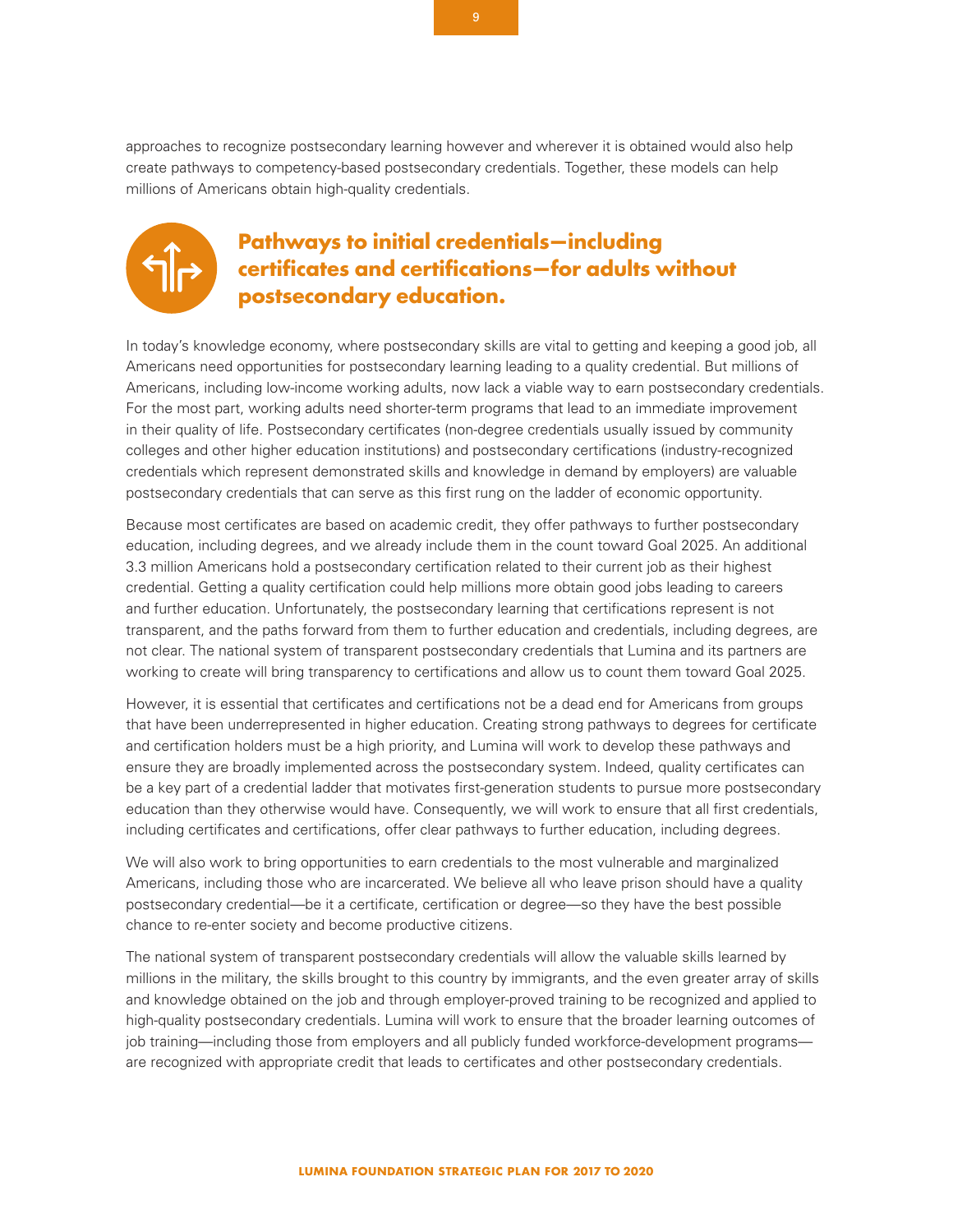Learning obtained from libraries, museums, social service organizations, the military, volunteer activities, independent study using open, online courses, and numerous other providers can and should also count. Finding ways to recognize all of this learning would expand opportunity for millions of Americans who desperately need it.



# **An integrated quality assurance system for postsecondary learning.**

Goal 2025 is based on the fact that millions more Americans need to obtain *high-quality* postsecondary credentials—those with clear and transparent learning outcomes leading to further education and employment. For this reason, quality lies at the heart of Goal 2025.

Current approaches to postsecondary quality assurance in the U.S. are complex and involve a range of actors. Accreditors focus on programs or institutions of a particular type or in a certain region. Through program review, accountability, and funding, states play a key role; but they vary significantly in their approaches. The federal role in quality assurance includes recognition of accreditors and state agencies, but also is performed through arcane regulatory rules and functions such as gainful employment, program integrity, and public reporting. Most of this system is focused on colleges and universities, but in the new postsecondary credentials landscape, much valuable learning is occurring outside traditional higher education.

Too often this disjointed approach to quality assurance inhibits innovation, leads to inefficient allocation of public resources, allows unscrupulous providers to prey on ill-informed and desperate students, pays inadequate attention to equity, jeopardizes the sustainability of successful approaches, and fails to give employers and students the assurance they need that credentials represent clear and transparent postsecondary skills and knowledge. This approach also lacks a focus on continual improvement which should be a primary benefit of a robust quality assurance process. But the biggest problem with our current quality assurance approaches is that they don't focus on the quality of credentials—the key to creating a student-centered postsecondary learning system.

Lumina will help develop an expanded and integrated system of quality assurance for postsecondary learning. Federal quality assurance will shift to an approach built on data on institutional performance regarding financial responsibility, equity, and employability. Current and new accreditors will play a critical role by ensuring transparency about learning outcomes and student success (including progression to further education and employment). This new approach to quality assurance will use new tools such as the Credential Registry, the Connecting Credentials Framework, the Degree Qualifications Profile (DQP), and Tuning-like processes. The use of these tools and processes will help ensure that all credentials awarded by postsecondary institutions represent skills and knowledge that can be described using common reference points and terms that are understood by policymakers and the public and recognized across education providers and employers.

## **Lumina's Strategic Approach**

The key to Lumina's strategic approach is the public adoption of a challenging, time-limited goal in our first strategic plan. Goal 2025 directs us to engage the wide range of stakeholders who can and must take action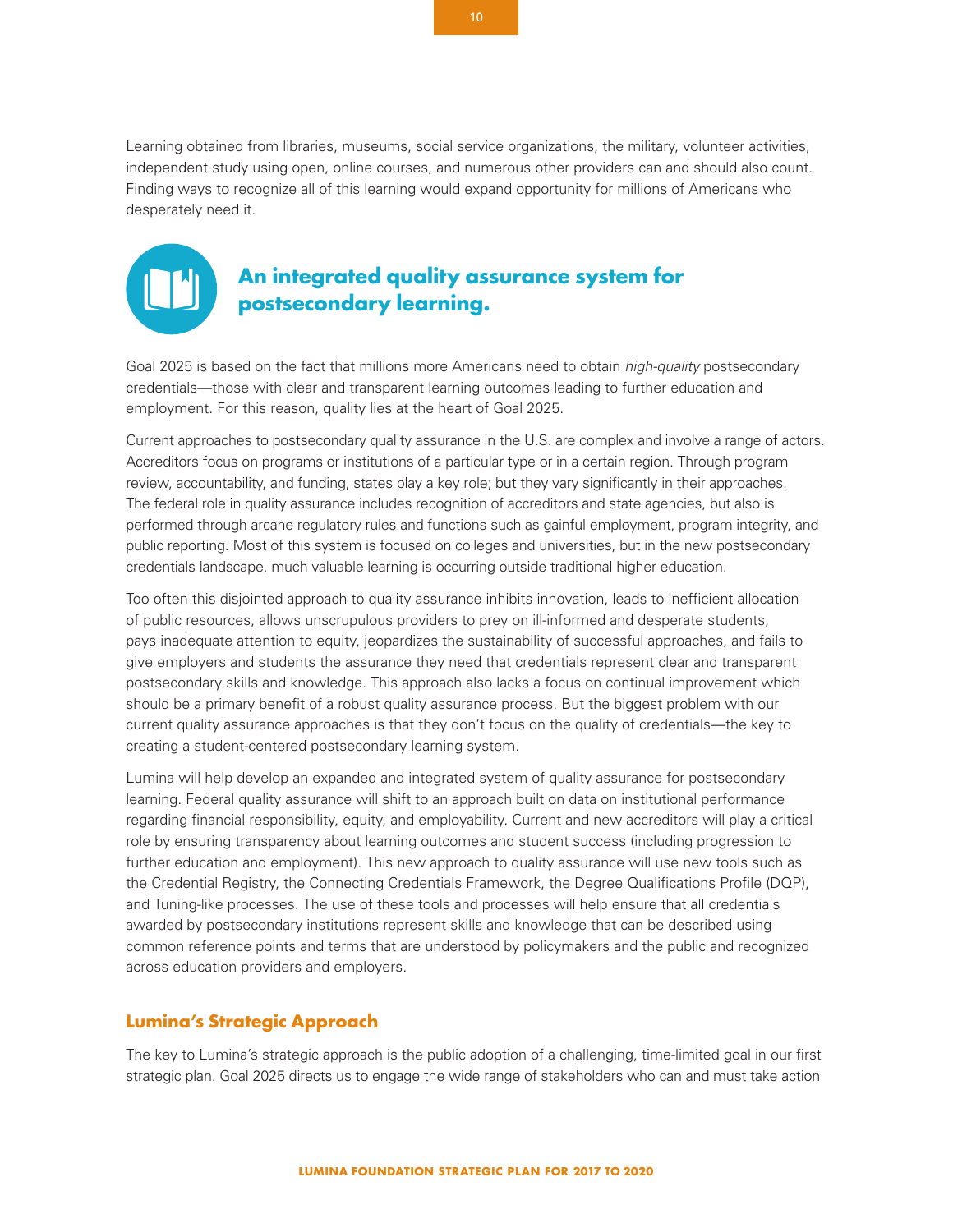to increase postsecondary attainment and to identify—and where necessary, develop—the solutions that will build the postsecondary learning system the nation needs. Connecting this work is our commitment to the strategic use of data, reflected in our metrics. This commitment to evidence is integral to Lumina's strategic approach, central to our effectiveness as a thought leader, and will not change under this strategic plan.

What will change, however, is our focus. The scale of change needed to build a new postsecondary learning system will require action on the part of numerous policymakers, educators, employers, and millions of individual Americans. Lumina can play multiple roles to create change at this scale, but it is through our role as *Thought Leader* that our influence will need to be most felt across the wide array of stakeholders who need to understand the urgency of Goal 2025 and commit to action to reach it. For this reason, developing the strategic approach to thought leadership is a particular priority of this strategic plan.

Our strategic approach to the work is built on five key organizational capacities: **stakeholder engagement, state policy, federal policy, innovation and scale, and impact and metrics.** The approaches are interdependent, with all five factoring into our work. Indeed, Lumina's impact is in large measure determined by our ability to leverage our organizational resources in all five areas to advance effective solutions on a wide scale for implementation by multiple stakeholders.

#### **Stakeholder Engagement**

Lumina's ability to identify, engage and mobilize those who need to take action to increase postsecondary attainment is a key organizational capacity, and under this strategic plan, we will work to make it even stronger. Lumina alone cannot reach Goal 2025, so we must strengthen our capacity to build coalitions among the numerous stakeholders who need to understand and support action to increase attainment. This includes coalitions of metropolitan regions, employers, higher education institutions and other providers, foundations, and state policymakers to develop and implement action plans. While we build our capacity to engage these stakeholders, we must in turn support their efforts to engage their multiple stakeholders, including students and families. In this way, efforts to increase attainment are magnified and can reach the scale needed to reach Goal 2025.

Among the stakeholders we must engage, those in higher education institutions are particularly critical. Presidents, trustees, and staff are essential, but our efforts will come to naught without the active engagement of teaching faculty in the national effort to increase postsecondary attainment. Faculty must lead the grassroots efforts needed to assure that all postsecondary credentials represent high-quality learning, and also play a key role in increasing completion and closing equity gaps in attainment.

We have known for some time that Lumina's ability to frame issues and deliver strong messages to multiple audiences is not just a key asset, but is itself a strategy for advancing progress toward Goal 2025. To date, our strategic communication has been appropriately focused on Goal 2025 and the need to increase postsecondary attainment, but as we advance a clearer set of priorities for increasing attainment, it must also drive support for and adoption of the actions needed to implement them. Effective communication relies on content, and our strategic communications must be built on the quality of information developed through our work, policy agendas, metrics, and other tools. This content will be framed and organized into clear and compelling messages that are aimed squarely at advancing system change. These messages will be delivered via media strategies, convenings, and other engagement approaches to influencer audiences, including policymakers, business leaders, the media, and education stakeholders. Good ideas are important drivers of thought leadership, but we must back them up with strong evidence—particularly on the effectiveness of solutions.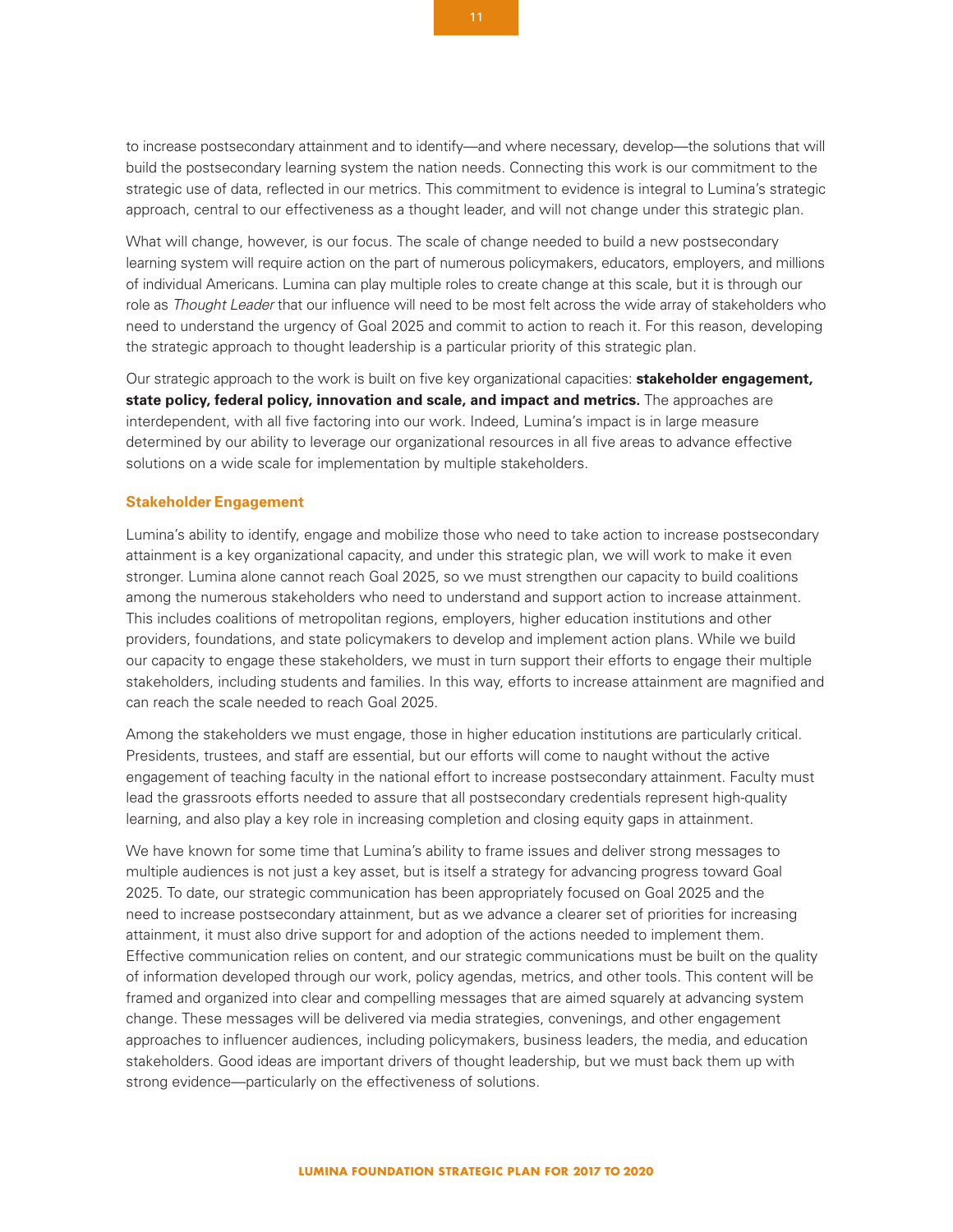We must not lose sight of the fact that reaching Goal 2025 requires millions of prospective students, with the support and encouragement of their families, to invest the time, money, and effort required to obtain a quality postsecondary credential. Lumina has a limited capacity to reach this enormous audience through our direct efforts, but effective thought leadership can help create a postsecondary learning system that does. We must reach all Americans with the message that success in postsecondary education is both necessary to their future and within reach.

#### **State Policy**

While Lumina is recognized for its thought leadership at the state level, we can and must be even more effective in this role to enact stronger state policies that will increase postsecondary attainment. State policy is key to reaching Goal 2025 because only states can enact the large-scale systemic change necessary to build the postsecondary learning system the nation needs.

Under this strategic plan, the cornerstone of Lumina's state policy work will be a clear and compelling policy agenda. That agenda will focus on large-scale implementation of the learner success agenda; concrete efforts to close gaps in attainment for underrepresented groups; increasing the capacity of public postsecondary systems to serve all potential learners, particularly adults; the inclusion of all quality postsecondary credentials in comprehensive state plans for increasing attainment; and building integrated data systems to guide and strengthen efforts to increase attainment. We also believe state policy can play a central role in supporting the implementation of integrated action agendas by communities, employers, and higher education institutions and systems.

Of course, the key state role in postsecondary education—and the source of state's potential influence over the results we get from the postsecondary learning system—stems from its role as funder. State funding is still the cornerstone on which public postsecondary education is based, but it needs to adapt so that it offers the kind of incentives that students and institutions need to increase attainment. Lumina has played a key role in the development of outcomes-based funding, and we will continue to press for the implementation of next-generation approaches across the states. Outcomes-based funding can help increase student success and close equity gaps in attainment when systems are designed and implemented to meet certain criteria. Those criteria include: funding is aligned with state goals and priorities; differences in institutional missions are recognized; and incentives are in place to increase attainment of quality credentials among underrepresented populations. We will also work with states to eliminate low-performing developmental education, improve community college transfer systems, and enact other policies that will close equity gaps and increase student success.

Lumina's ability to engage state policymakers is a key capacity for advancing action. Strategy Labs, our learning-based approach to spurring policy change in states, will be enhanced to support a studentsuccess-oriented, outcomes-driven policy agenda. We will also continue to engage policymakers directly through state advisors and Lumina staff.

#### **Federal Policy**

Lumina is well positioned at the federal level to advance a constructive policy agenda to increase postsecondary attainment. Over the last few years, we have used the concept of *Today's Student* to reframe policy discussions away from a focus on institutions and outmoded notions of students that have inhibited necessary changes in federal policy. We have also advanced a set of guiding principles that have made a major contribution to reframing policy discussions. As a result of these and other efforts, Lumina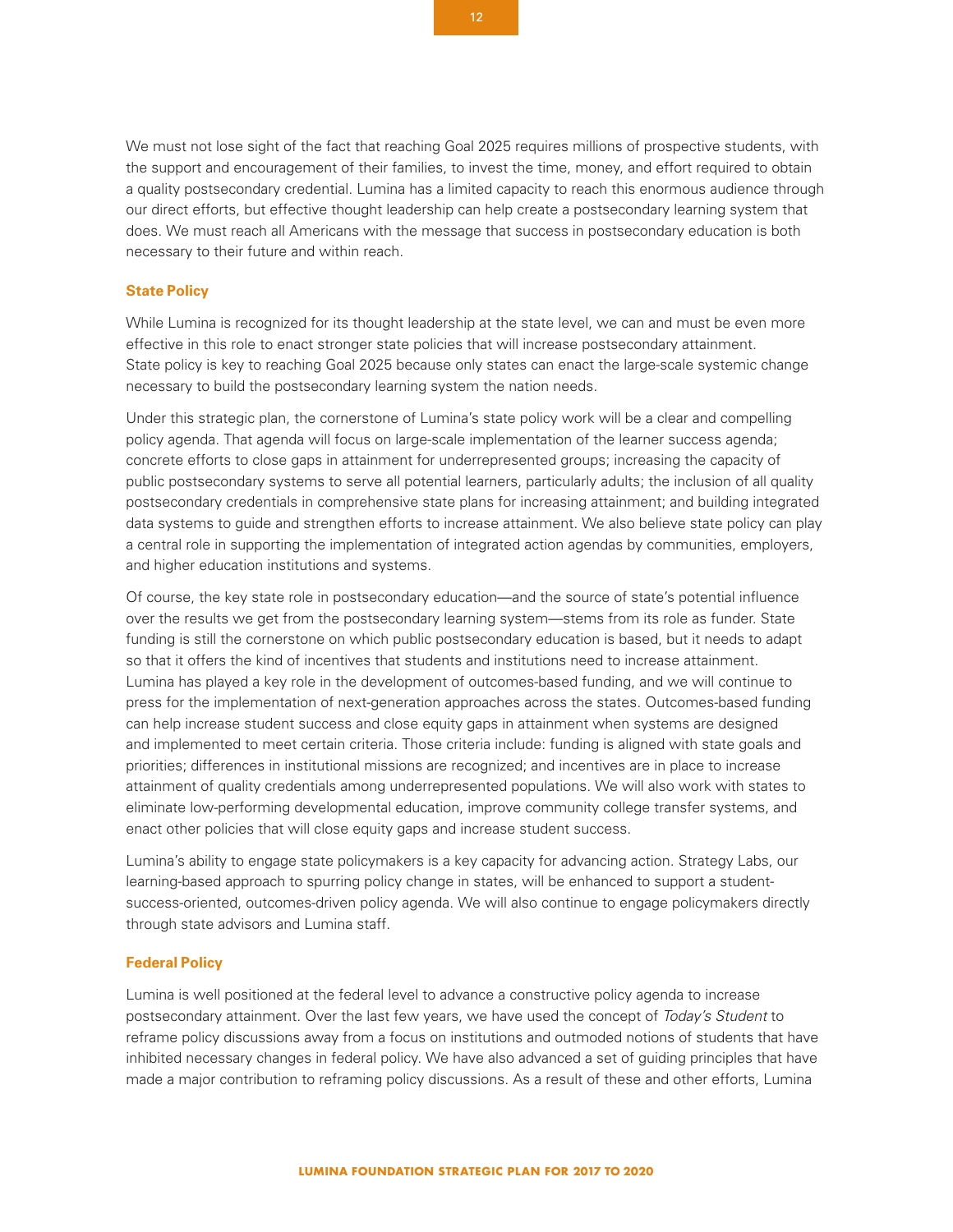is now established at the federal level as a credible and trusted leader on issues related to attainment. Now is the time to advance a specific action agenda that capitalizes on Lumina's recent efforts.

Though state policy must remain the primary focus of our public policy efforts, we can and must play a central role in advancing new, much-needed federal approaches to these issues. Constructive action at the state and local levels will not be possible without a supportive federal policy environment—one that encourages innovation, focuses on quality, and assures the availability of essential data on the performance of the postsecondary system.

Goal 2025 also has significant ramifications for the federal role in making postsecondary education affordable for students, increasing the attainment of adult learners, improving credentialing, and many other issues addressed in this strategic plan. The attainment focus requires that funding from the federal level be directed toward improving affordability, closing equity gaps, and increasing student success.

We will support a clean sheet approach to reauthorization of the Higher Education Act in the next Congress—an approach that targets student aid to increase timely completion of quality postsecondary credentials, expands innovative approaches such as accelerated degree programs and competency-based education, and closes gaps in degree completion and attainment for underrepresented students.

We will continue to advance Lumina's federal policy priorities through our own direct efforts, by supporting the work of aligned policy organizations, and by partnering with others to strengthen advocacy for increased attainment. However, our work under the current strategic plan has shown that specific legislative proposals are needed to make the necessary changes in federal policy clear to policymakers. We will find appropriate ways to develop these proposals and advocate for their adoption.

#### **Innovation and Scale**

Effective approaches to increase postsecondary attainment often exist but are not implemented at a large enough scale. But in some cases, current approaches do not meet the need or will not scale and new ones need to be developed. The nationwide expansion of competency-based education is one such approach, as are the wide range of new approaches to credentials that will be made possible with greater transparency about their meaning. Developing these new and innovative approaches necessary to create the postsecondary learning system that can help us reach Goal 2025 is a key organizational capacity of Lumina.

Our ability to support innovation and R&D through grants and program-related contracts will continue to be important, especially for the range of new approaches needed across public policy and the wide range of organizations and institutions in the postsecondary landscape. Our growing involvement in impact investing is now allowing us to tap into an enormous capacity for innovation from an entirely new set of social and private sector entrepreneurs. Lumina has also obtained key insights by studying approaches that have been developed and implemented in other countries. We will continue to find ways to engage internationally—to identify promising approaches, better understand common challenges, and advance Lumina's thought leadership.

While foundations have a unique ability to support research and analysis on problems and issues, identify promising and innovative approaches, and test their effectiveness in a range of settings, they rarely have the financial resources to support innovation at the scale needed. Consequently, the long-term sustainability and scalability of innovation must be a consideration from the earliest stages of the work. This need to develop sustainable and scalable solutions, as well as Lumina's thought leader role, makes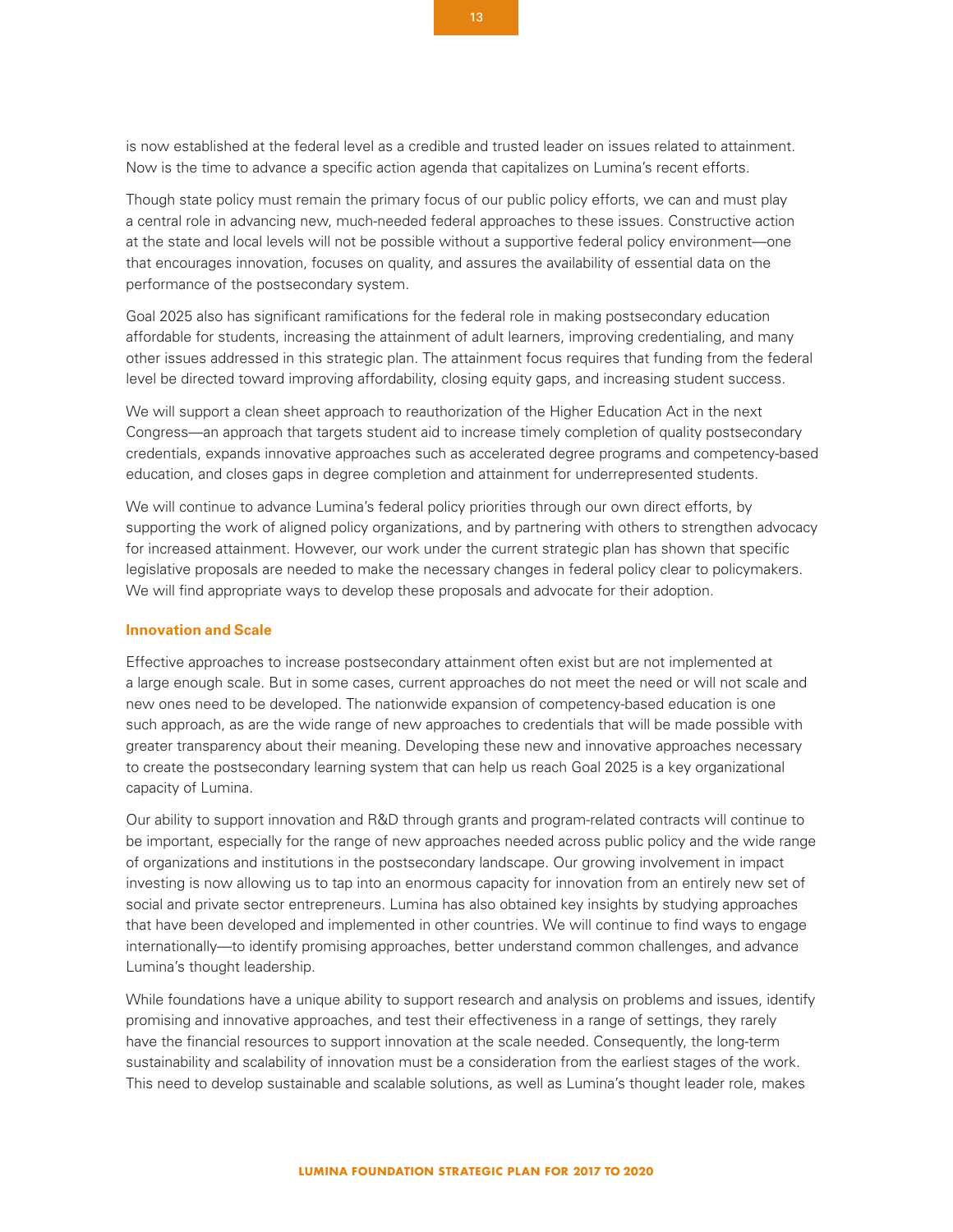the collection and use of evidence of effectiveness an essential component of our process for developing and advancing innovative solutions. Frankly, this is where we and the field must do better. Under this strategic plan, our work on innovation and R&D will be grounded in data and evidence. We must use data to understand the need and context for action, the effectiveness of different approaches, and the impact of our work. Projects will be designed to be done as quickly as possible, with the objective of obtaining answers to clear questions about moving solutions to scale. Where new approaches are needed, we will develop and test potential solutions in a process akin to "rapid prototyping" as used in design-led approaches.

All of this work will draw on our capacity for strategic engagement and will be designed to support our thought leadership role.

#### **Impact and Metrics**

Over the time frame of this strategic plan, we must focus on the impact of our work and the progress toward Goal 2025. To that end we will continue to develop and implement comprehensive metrics on increasing postsecondary attainment—both to guide our efforts and to advance the field through thought leadership. The metrics will begin with stronger measures of attainment, including national and state data on certificates and certifications and interim targets for each of the three populations identified in the first section of the strategic plan. To guide our work in real time, Lumina has developed a predictive model of postsecondary attainment with targets for the factors that will affect future attainment rates, including enrollment, completion, and equity gaps. All of our work will be designed with specific outcomes and corresponding metrics that link to the predictive model and allow us to track our effectiveness and impact. Where necessary, we will develop new data sources to support this metrics framework and strengthen the model.

As the time to reach Goal 2025 grows shorter, the need to accelerate progress becomes critical. To this end, Lumina's strategic approach must be designed to maximize flexibility, nimbleness, and speed. Metrics help us—not just by keeping both us and our partners focused on the same results, but also by assuring we know what to look for in our shared work, what results mean, and what is important.

### **It's Time for Results**

Over the course of our first two strategic plans, we have made substantial progress toward Goal 2025. With clear and abundant evidence, we now know that to increase postsecondary attainment to the levels we need, we must work with many partners to build an equitable postsecondary learning system out of our current disparate and disconnected systems. Fortunately, the need to increase postsecondary attainment is now widely recognized by the American people, and state and local leaders throughout the nation are mobilized to take action.

It is time to move to action on solutions that dramatically increase attainment to reach Goal 2025. The comprehensive system of postsecondary learning that Lumina is committed to help build will allow all Americans to obtain credentials representing the knowledge and skills they—and the nation—need. It is the key to meeting the nation's growing demand for talent.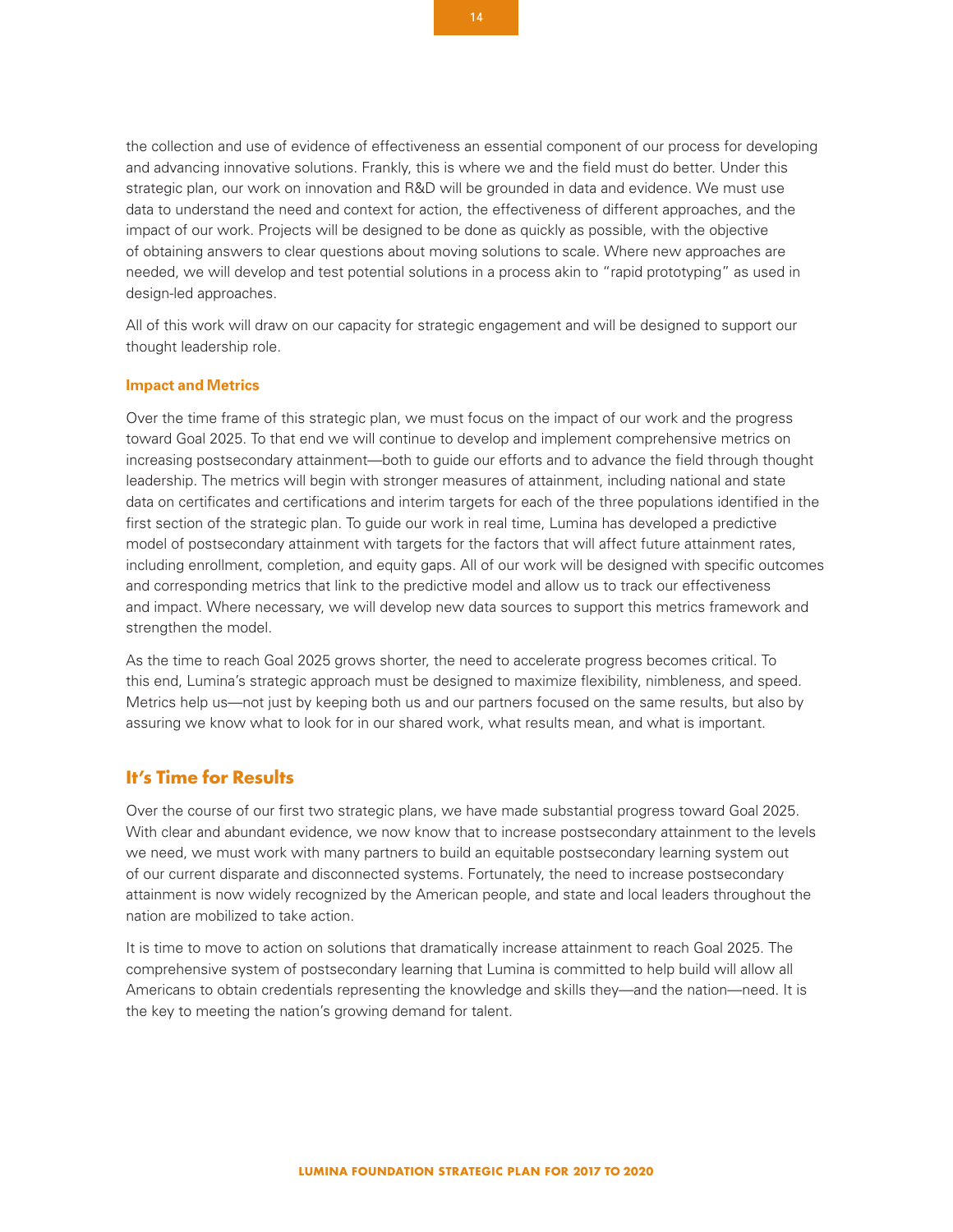# **LUMINA FOUNDATION STRATEGIC PLAN FOR 2017 TO 2020**

| <b>Lumina's Strategic</b><br><b>Approach</b> | <b>Postsecondary</b><br><b>Learning System for</b><br><b>All Americans</b>                                                                   | <b>Road Map to</b><br><b>Goal 2025</b>                                                                                                    | <b>Goal 2025</b>                                                                                                            |
|----------------------------------------------|----------------------------------------------------------------------------------------------------------------------------------------------|-------------------------------------------------------------------------------------------------------------------------------------------|-----------------------------------------------------------------------------------------------------------------------------|
| <b>2017 TO 2020</b>                          | <b>2017 TO 2020</b>                                                                                                                          | <b>By 2020</b>                                                                                                                            | <b>By 2025</b>                                                                                                              |
| <b>Stakeholder</b><br><b>Engagement</b>      | A postsecondary<br>system where the top<br>priorities are completion<br>of quality credentials,<br>affordability, and closing<br>equity gaps | Increase attainment<br>by 5.9 million<br>above current rates<br>of production<br>Increase 25-64<br>attainment rate from<br>45.3% to 51.2% | Increase attainment<br>by 16.4 million<br>high quality credentials<br>above current<br>rates of production<br>and reach 60% |
| <b>State Policy</b>                          | A new, national system<br>of transparent, high-                                                                                              | Increase 25-34<br>attainment rate from<br>47.2% to 53.3%                                                                                  |                                                                                                                             |
|                                              | quality postsecondary<br>credentials                                                                                                         | <b>By 2020</b><br>500,000                                                                                                                 | <b>By 2025</b><br>Increase attainment                                                                                       |
| <b>Federal Policy</b>                        | National expansion<br>of competency-based<br>learning                                                                                        | more degrees and<br>certificates to traditional-<br>aged students                                                                         | among traditional-aged<br>students by<br><b>4.8 million</b>                                                                 |
|                                              |                                                                                                                                              | <b>By 2020</b><br>2 million                                                                                                               | <b>By 2025</b><br>Increase attainment                                                                                       |
| <b>Innovation</b><br>and Scale               | Pathways to initial<br>credentials-<br>certificates and<br>certifications-<br>for adults without<br>postsecondary<br>education               | more degrees and<br>certificates to<br>returning adults with<br>some postsecondary<br>education but<br>no credential                      | among returning adults<br>with some post-<br>secondary education<br>but no credential by<br>6.1 million                     |
|                                              |                                                                                                                                              | <b>By 2020</b>                                                                                                                            | <b>By 2025</b>                                                                                                              |
| <b>Impact</b><br>and Metrics                 | An integrated quality<br>assurance system for<br>postsecondary learning                                                                      | 3.4 million<br>more certificates and<br>certifications to adults<br>with no recognized<br>postsecondary<br>education                      | Increase attainment<br>among adults<br>with no recognized<br>postsecondary<br>education by<br>5.1 million                   |